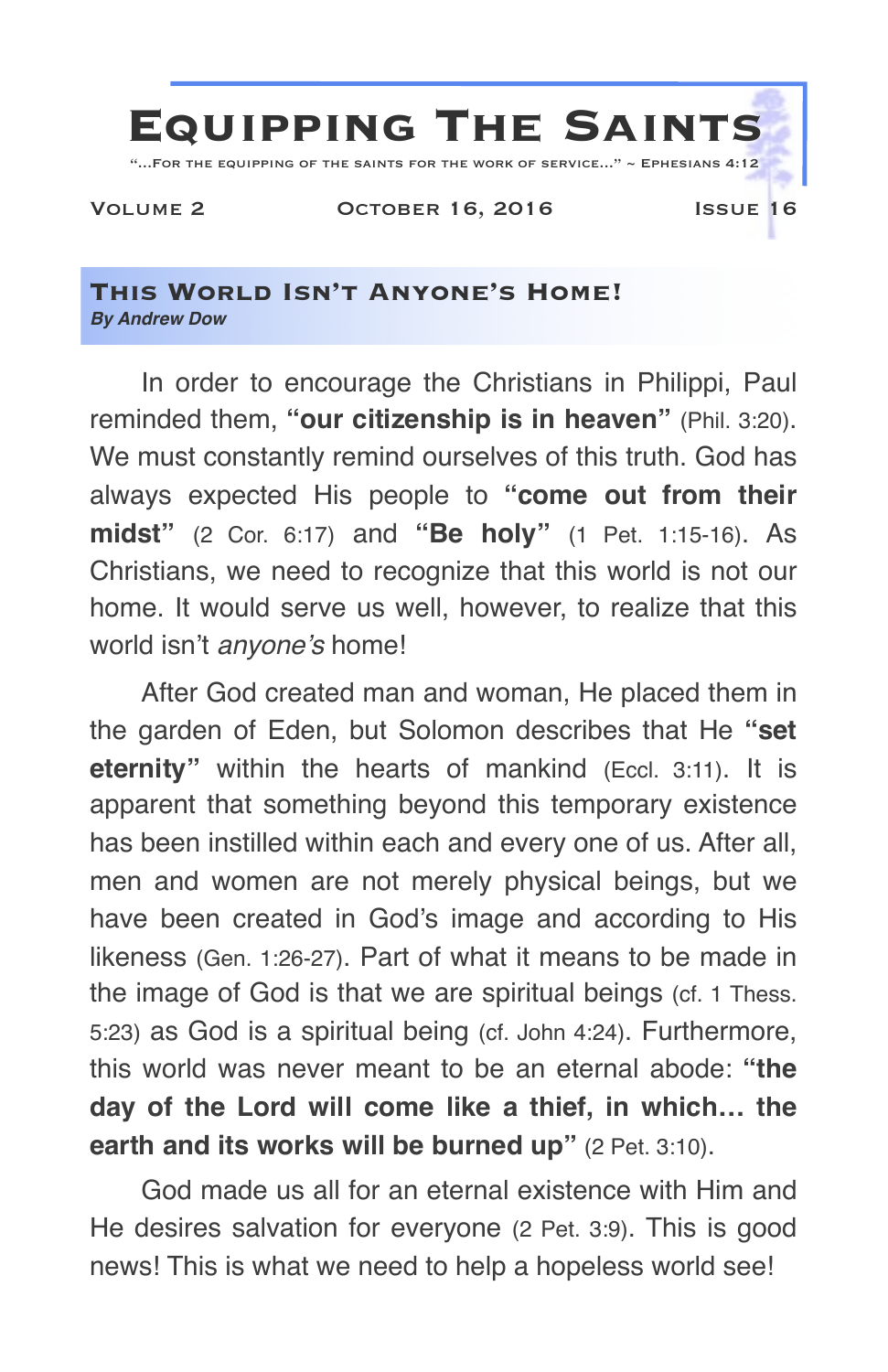#### **Who's Responsible for Teaching the Lost?** *By Andrew Dow*

What is numerical church growth supposed to look like? Acts tells us about a time when **"three thousand souls"** were saved (Acts 2:41, NASB). We find later that **"the Lord was adding to their number daily"** (Acts 2:47). Eventually **"the number of men came to be about five thousand"** (Acts 4:4). Is this what we should expect today?

It may be unrealistic to expect to baptize three thousand souls every Sunday (This was not the norm even for the Apostles). Still, the New Testament church was constantly growing! Why aren't we growing like they were?

I am persuaded that one reason a local church may not be growing is due to a misunderstanding of our roles in the church. Many Christians have convinced themselves that evangelism is not their job. After all, don't we pay an evangelist to evangelize? So, who's job is it to evangelize?

## **Teaching the Lost is the Work of the Church**

We should begin by pointing out that evangelism is the work of the church! This is clearly seen in Paul's description of the church to Timothy—**"the pillar and support of the truth"** (1 Tim. 3:15). The local church is that which upholds and promotes the truth. It is the pedestal from which all men can see the truth. Therefore, It is no surprise that local churches play a major role in spreading this truth.

Scripture reveals a number of ways that local churches accomplished this work. Paul explained to the Corinthians how churches in Macedonia offered him financial support so that he could work elsewhere (2 Cor. 11:7-11). However, teaching the lost vicariously through paid evangelists is not the only way first century churches evangelized. Paul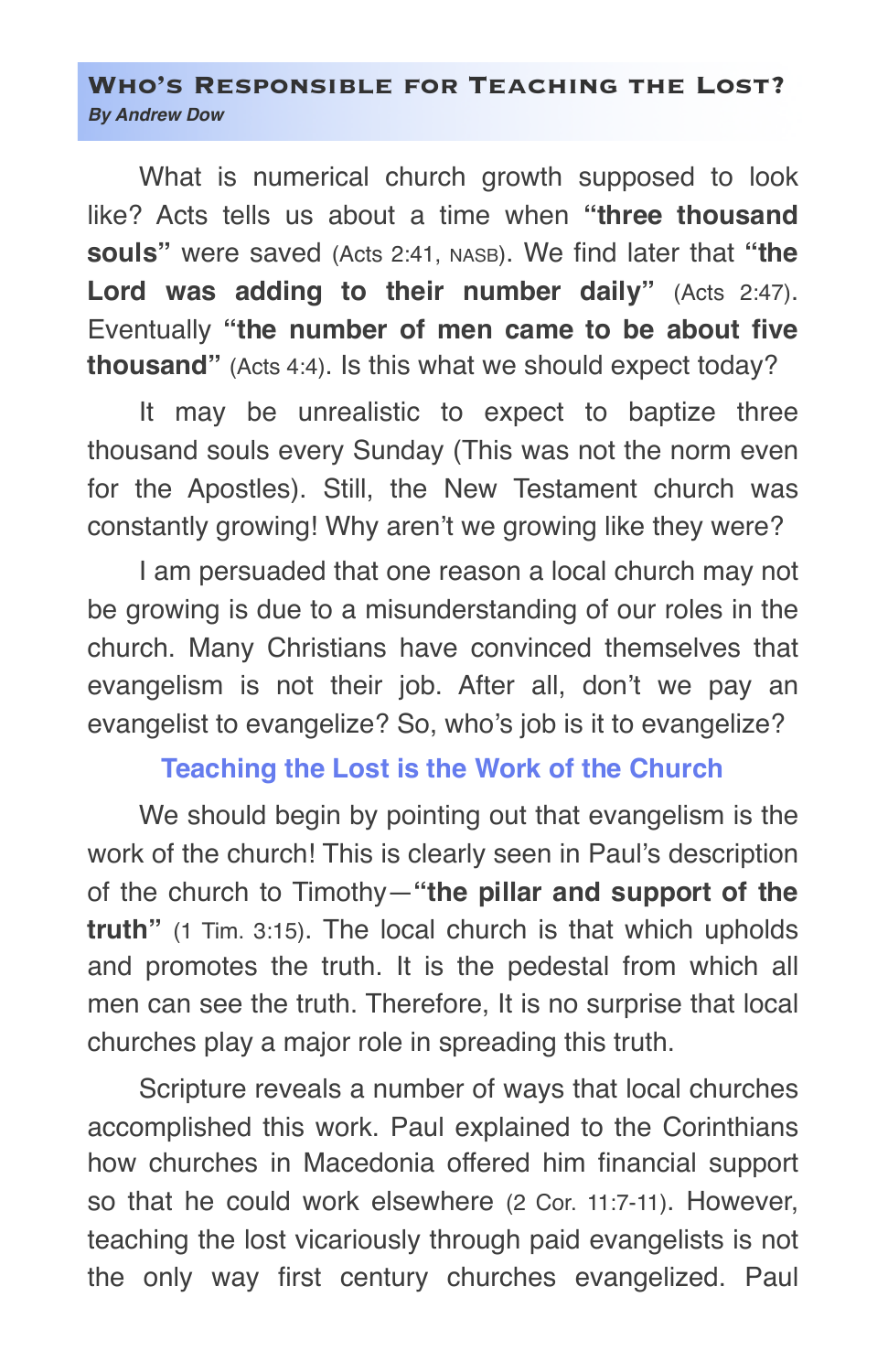commended the Thessalonians because **"the word of the Lord has sounded forth from"** them (1 Thess. 1:7-8). The entire church was involved in sounding forth God's word.

# **All Christians are Expected to Teach the Lost**

Narrowing our scope further, Scripture teaches that it is the responsibility of individual Christians to teach the lost. First, some of Jesus' final words were, **"Go therefore and make disciples of all nations…"** (Matt. 28:19-20). The point is this: wherever you find yourself, make disciples. This is a pattern Christ expects all His disciples to follow!

Furthermore, Peter wrote, **"You are… A PEOPLE FOR God's OWN POSSESSION, so that you may proclaim the excellencies of Him who has called you"** (1 Pet. 2:9). Could our purpose in Christ be expressed any clearer? We are saved so that we will **"proclaim His excellencies."**

The Bible teaches that God's people must be lights to the world (Matt. 5:14f) and teachers of the Word (Heb. 5:12). Who is responsible for teaching lost souls? Each and every Christian has this responsibility. It can't be delegated or passed off. We must work diligently to become people who are interested in saving souls. If we can accomplish that, we will become more like Jesus (Luke 19:10).

# **So… Why Do We Pay an Evangelist?**

Having established that we should all be engulfed in evangelism, a natural question comes to mind: what's the work of an evangelist? We don't have the space to offer a full answer here, but the work of an evangelist can be boiled down to two primary duties:

*First, and most obviously, the evangelist must evangelize!* Paul charged Timothy to **"preach the word... do the work of an evangelist, fulfill your ministry"** (2